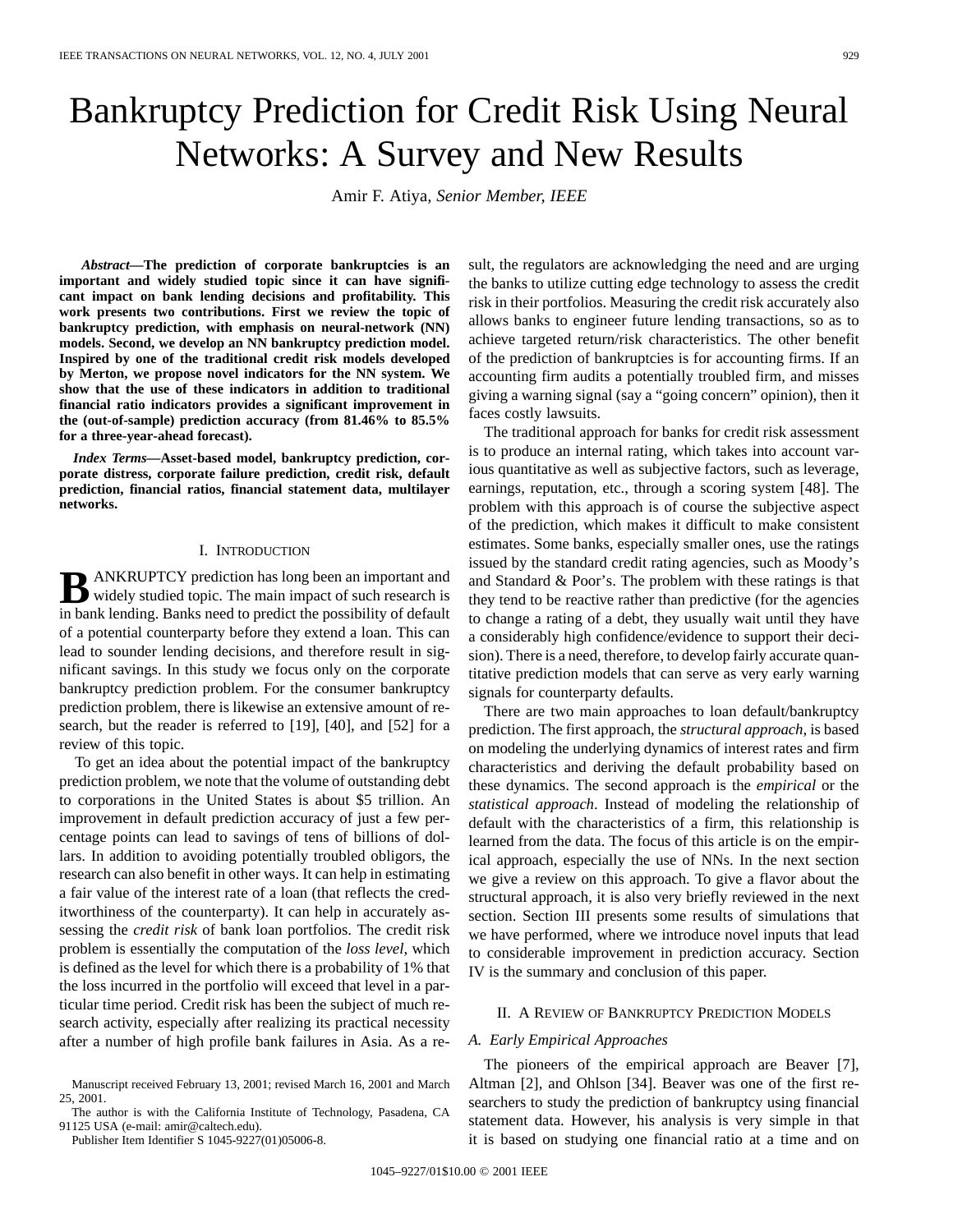developing a cutoff threshold for each ratio. The approaches by Altman and Ohlson are essentially linear models that classify between healthy/bankrupt firms using financial ratios as inputs. Altman uses the classical multivariate discriminant analysis technique (MDA). It is based on applying the Bayes classification procedure, under the assumption that the two classes have Gaussian distributions with equal covariance matrices. The covariance matrix and the class means are estimated from the training set. Altman used the following financial ratios as inputs:

- 1) working capital/total assets;
- 2) retained earnings/total assets;
- 3) earnings before interest and taxes/total assets;
- 4) market capitalization/total debt;
- 5) sales/total assets.

These particular financial ratios have been widely used as inputs, even for NNs and other nonlinear models. They are described in more detail in the next subsection.

Ohlson introduced the logistic regression approach (LR) to the bankruptcy prediction problem. It is essentially a linear model with a sigmoid function  $f(x) = 1/(1 + e^{-x})$  at the output (it is thus similar to a single-neuron network). Because the output is in between 0 and 1, the model has a nice probabilistic interpretation. Ohlson used a novel set of financial ratios as inputs. Both the MDA model and the LR model have been widely used in practice and in many academic studies. They have been standard benchmarks for the loan default prediction problem.

## *B. Neural-Network (NN) Approaches*

Research studies on using NNs for bankruptcy prediction started in 1990, and are still active now. There are a number of reasons why a nonlinear approach would be superior to a linear approach. It can be argued that there are saturation effects in the relationships between the financial ratios and the prediction of default. For example, if the earnings/total assets changes say by an amount of 0.2, from  $-0.1$  to 0.1, it would have a far larger effect (on the prediction of default) than it would if that ratio changes from say 1.0 to 1.2. One can also argue that there are multiplicative factors as well. For example, the potential for default for a firm with negative cash flow gets more amplified if it has large liabilities. The reason is that highly leveraged firms have a harder time borrowing money to finance their deficits. As will be seen from the review below, NNs have generally outperformed the other existing methods. Currently, several of the major commercial loan default prediction products are based on NNs. For example, Moody's *Public Firm Risk Model* [32] is based on NNs as the main technology. Many banks have also developed and are using proprietary NN default prediction models.

The following is a review of the NN bankruptcy prediction studies. There has been also a number of other review papers. For example, Vellido *et al.* [52] survey the use of NNs in business applications. This survey includes a section on bankruptcy prediction. Also, the survey of Wong *et al.* [56] on NNs in business applications includes some references on the bankruptcy prediction problem. Dimitras *et al.* [15] provide a survey on the classical empirical approaches. Zhang *et al.* [58] include in their paper a nice review of existing work on NN bankruptcy prediction. The majority of the NN approaches to default prediction use multilayer networks. Since this is the dominant approach, henceforth when we mention NNs we mean multilayer networks.

One of the first studies to apply NNs to the bankruptcy prediction problem was the work by Odom and Sharda [33]. Odom and Sharda used Altman's financial ratios (described above) as inputs to the NN, and applied their method, as well as MDA as a comparison, to a number of bankrupt and solvent US firms, where the data used for the bankrupt firms are from the last financial statement before declaring bankruptcy. They considered 128 firms, and performed several experiments where they varied the proportion of bankrupt/healthy firms in the training set. The NN achieved a Type I correct classification accuracy in the range of 77.8% to 81.5% (depending on the training setup), and a Type II accuracy in the range of 78.6% to 85.7%. The corresponding results for MDA were in the range of 59.3% to 70.4% for Type I acuracy, and in the range of 78.6% to 85.7% for Type II acuracy.

Let us now discuss why the particular indicators of [33] (which are the same as Altman's indicators) have been chosen. Most other studies use indicators similar in nature, and the analysis presented will somewhat apply to these studies as well. A company's total assets consists of current assets and long term assets. The total assets gives some indication of the size of the firm. Therefore it is frequently used as a normalizing factor (like in indicators 1,2,3,5 of Altman's indicators). The current assets can or will typically be turned into money fairly fast. The firm's liabilities consists of current liabilities and long term debt. The current liabilities include short term loans (less than one year due), accounts payable, taxes due, etc. The working capital is current assets minus the current liabilities. It is an indication of the ability of the firm to pay its short term obligations. If it is too negative, the company might default on some payments. The firm's total assets is financed by a) the total liabilities and b) the shareholders' equity [therefore the name "balance sheet," since the total assets have to exactly equal the sum of the two items in a) and b)]. The shareholders' equity consists of the capital raised in share offerings and the retained earnings. The retained earnings means the accumulation of the firm's earnings since the firm's inception. The shareholders' equity is also called the book value of the firm. Even though it is based on the historical costs (plus adjustments through depreciation/amortization) of the firm's assets and liabilities, rather than market values, it has been a very useful indicator in assessing the financial health of a firm. Retained earnings is a related and similarly useful indicator. The firm's earnings is also an important indicator. Highly negative earnings indicate that the firm is losing its competitiveness, and that geopardizes its survival. Another related, widely used indicator is the cash flow. It is less prone than earnings to management manipulation. In addition, it measures directly the ability of the firm to generate cash to retire debt. The rationale behind Altman's fourth indicator is the following. The firm can issue and sell new shares in the market to repay its debt. A large market capitalization (relative to the total debt) indicates a high capacity to perform that.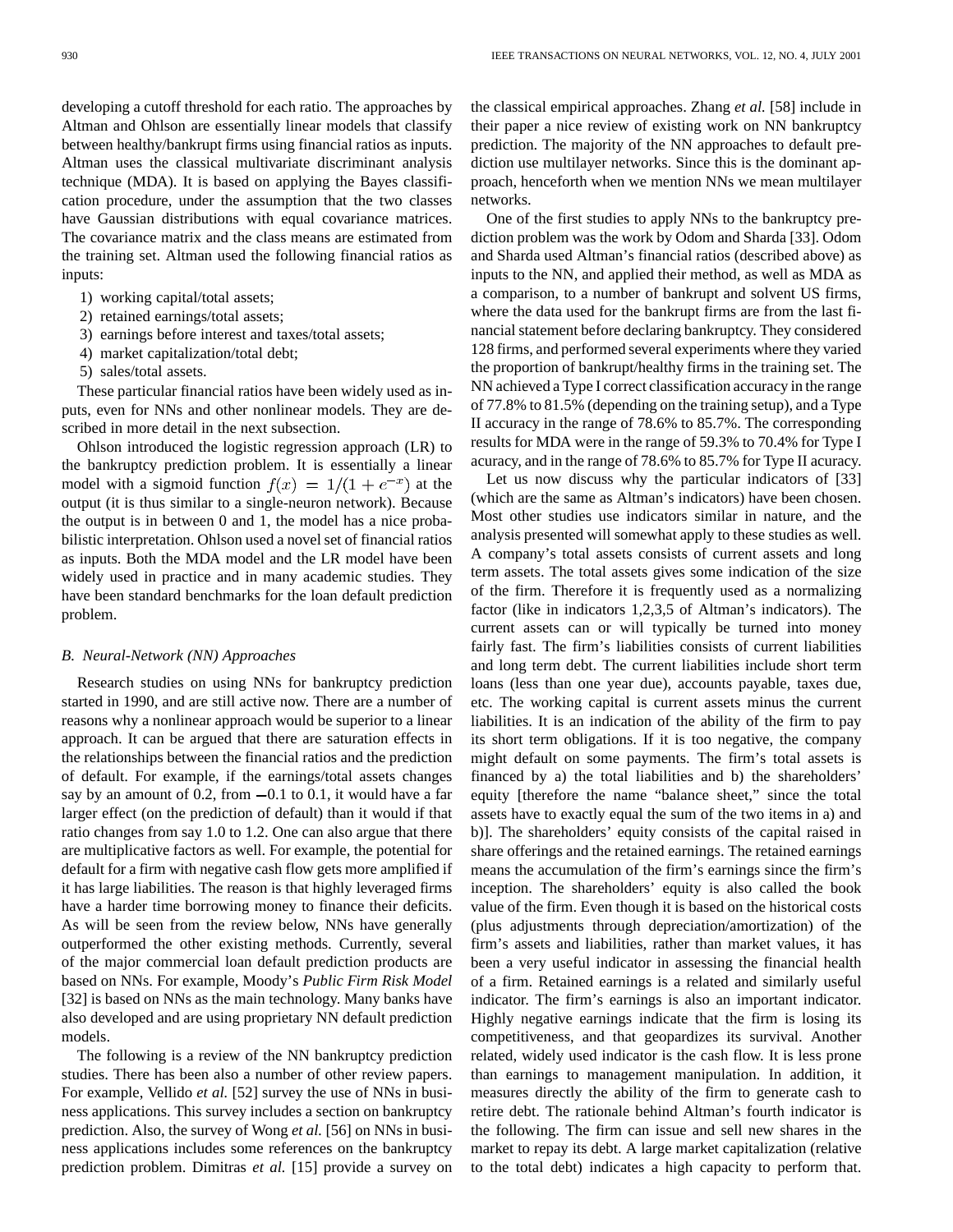Finally, the firm's sales is an indication of the health of its business. However, this indicator is probably the least effective among the five Altman indicators, because sales to total assets can vary a lot from industry to industry.

Tam and Kiang [46], [47] considered the problem of bank failure prediction. They compared between several methods: MDA, LR, K-nearest neighbor (KNN), ID3 (a decision tree classification algorithm), single-layer network, and multilayer network. For the case of one-year-ahead, the multilayer network was the best, while for the case of two-year-ahead, LR was the best. When they used a leave-one-out procedure instead of a hold-out sample, the multilayer network was the clear winner (for both forecast horizons). KNN and ID3 were almost always inferior to the other methods.

Salchenberger *et al.* [41] considered the problem of predicting thrift failures. They compared NN with LR. The NN significantly outperformed the LR. For example for 18-months ahead prediction the LR achieves 83.3–85.4% accuracy (depending on some threshold), whereas the NN achieves 91.7%.

Coats and Fant [12] compared between NN and MDA. They obtained a classification accuracy in the range of 81.9% to 95.0% for the NN (depending on the horizon: from three-years ahead to less than a year-ahead), and in the range of 83.7% to 87.9% for the MDA (also depending on the horizon).

Kerling and Poddig [23] compared NN with MDA for a database of French firms for a three-year-ahead forecast. The NN achieved a prediction accuracy in the range of 85.3–87.7% compared to 85.7% for MDA. Kerling tested several cross-validation procedures and early-stopping procedures in a follow-through study [22].

Altman *et al.* [3] applied NN and MDA to a large database of 1000 Italian firms for one-year ahead prediction. The comparison yielded no decisive winner, though MDA was slightly better.

Boritz and Kennedy [9] (see also [10]) compared between a number of techniques, including different NN training procedures, LR and MDA, using the indicators chosen by Altman, and those chosen by Ohlman. The results of the comparison are inconclusive.

Fernandez and Olmeda [17] compared NN with MDA, LR, MARS and C4.5 (two well known methods that are based on the CART decision tree algorithm) on Spanish banks (no horizon is specified). The NN obtained 82.4% accuracy compared with 61.8–79.4% for the competing techniques.

Alici [1] used principal component analysis and self-organizing maps for the input selection phase, together with a skeletonization step for the NN. He achieved an accuracy in the range of 69.5% to 73.7% (dependinding on some parameter variation), compared with 65.6% for MDA and 66.0% for LR for a database of UK firms (no horizon is mentioned).

Leshno and Spector [27] used a novel NN architectures containing cross-terms and cosine terms, and achieved prediction accuracy for the two-years-ahead case in the range of 74.2–76.4% (depending on the order of the network), compared with  $72\%$  for the linear perceptron network.

Lee *et al.* [25] propose hybrid models. Specifically, they tested combinations of the models MDA, ID3, self-organizing maps, and NN. They applied their study to the problem of default prediction of Korean firms.

Back *et al.* [4] propose the use of genetic algorithms for input selection, to be used in conjunction with multilayer networks. They applied their method to data covering the periods one to three years before the bankruptcy, where it obtains significant improvement over MDA and LR.

Kiviluoto [24] use self-organizing maps on an extensive database of Finnish firms (horizon is not specified), and show that it obtains comparable results to MDA and learning vector quantization (in the range from 81% to 86%). Kaski *et al.* (this issue [60]) developed a novel self-organizing map procedure based on the Fisher metric, and applied it also to a number of Finnish firms.

Zhang *et al.* [58] compared between NN and LR, and employed a five-fold cross-validation procedure, on a sample of manufacturing firms (horizion is not specified). They used Altman's five financial ratios plus the ratio current assets/current liabilities as inputs to the NN. The NN significantly outperformed LR with accuracy of 88.2% versus 78.6%.

Piramuthu *et al.* [37] developed a technique to construct symbolic features, to be inputed to a multilayer network. They applied their technique to a collection of Belgian firms (no forecast horizon is mentioned), where they obtained an accuracy of 82.9% versus 76.1% for the nontransformed input case. They applied it also to a problem of one- and two-year ahead default prediction for US banks. They get superior results, and significantly outperform the nontransformed input case. Piramuthu [36] applies a similar input selection technique in conjunction with decision tree classifiers.

Martinelli *et al.* [29] compared between two decision tree algorithms, C4.5 and CN2, and NN on a database of Brazilian firms. C4.5 outperform the other methods.

Yang *et al.* [57] used probabilistic NNs (PNNs) [45], which essentially implement the Bayes classification rule. They tested it on firms in the oil sector. The results were mixed: PNN tied with the multilayer networks, but with a particular preprocessing step MDA was the best.

McKee and Greenstein [30] developed a method based on decision trees and applied it to a number of US firms for one year ahead forecast. Their method obtains better results than NN and MDA for Type II error, but worse results for Type I error.

Fan and Palaniswami [59] propose the use of support vector machines (SVMs) for predicting bankruptcies among Australian firms, and compared it with NN, MDA and learning vector quantization (LVQ). SVM obtained the best results (70.35%–70.90% accuracy depending on the number of inputs used), followed by NN (66.11%–68.33%), followed by LVQ (62.50%–63.33%), followed by MDA (59.79%–63.68%).

These reviewed papers are just a sample of what has been done on the topic of NN default prediction. There are many other studies (e.g., [5], [6], [11], [13], [16], [18], [21], [26], [35], [38], [39], [42], [43], [44], [49], [50], [51], [53]), but for space considerations they are not reviewed here.

## *C. A Brief Review of the Structural Approach*

One of the earlier and commonly used methods is the assetbased approach by Merton [31] (developed further by Longstaff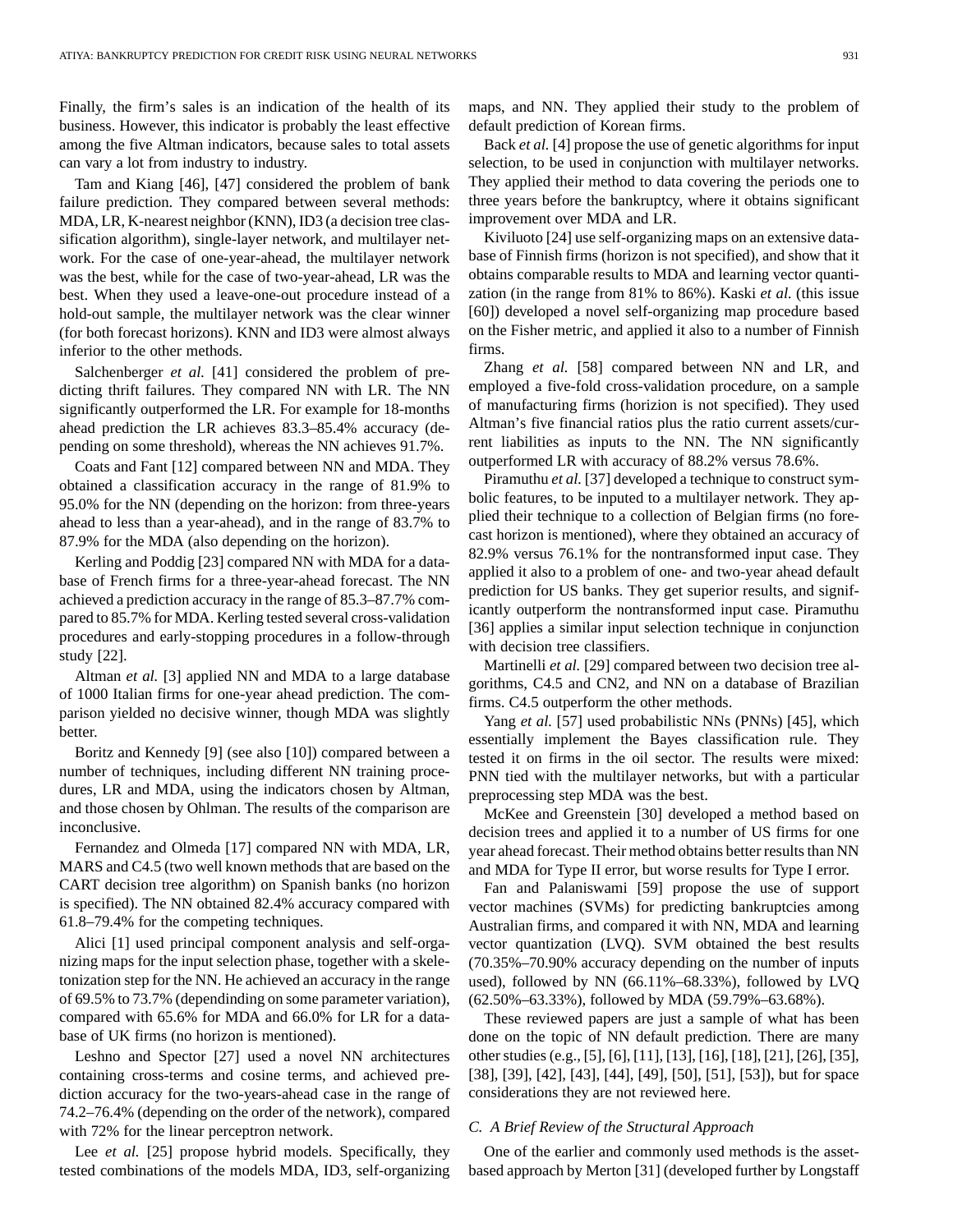and Schwartz [28]). This model views a firm's equity as an option on the firm (held by the shareholders) to either repay the debt of the firm when it is due, or abandon the firm without paying the obligations. The probability of default can be derived by modeling the market value of the firm as a geometric Brownian motion. What makes that model successful is its reliance on the equity market as an indicator, since it can be argued that the market capitalization of the firm (together with the firm's liabilities) reflect the solvency of the firm. This model has been successfully developed into a successful commercial product by KMV Corporation.

Another approach, by Jarrow and Turnbull [20], models default as a point process, where the time-varying hazard function for each credit class is estimated from the credit spreads. The CreditRisk+ product, developed by Credit Suisse Financial Products, is also based on the same concept of modeling default as a Poisson process.

Wilson [54], [55] proposed a discrete-time dynamical model, whereby the default probabilities are a function of macro-economic variables. J.P. Morgan's CreditMetrics product [14] is based on modeling changes in the credit quality ratings. By modeling the "rating migrations," one can obtain an estimate for the probability of default. Several other models have been proposed. For a more detailed review of structural credit risk models refer to Crouhy *et al.* [14].

#### *D. Challenges for the NN Prediction Models*

In spite of the success of NN models, there are a number of open issues that should desirably be addressed by the research community. Even though a prediction of the default event is by itself very useful, an estimate of the *default probabilty* is very desirable. For portfolio credit risk estimation, this is essential in order to compute the loss level. (As described in the introduction section, the loss level is the level for which there is a probability of 1% that the loss incurred in the portfolio will exceed that level in a particular time period.) Also, typically banks have several prediction systems in place. They make a lending decision based on the combination of these predictions. Having a probability of default rather than a (binary) prediction of default is valuable for them. Even though there are some objective function measures that achieve that, such as cross-entropy error function [8], our experience with this objective function has not been very favorable.

The other open issue is to consider macroeconomic indicators as inputs to the NN. The prevailing economic conditions (as well as the current interest rates) can have a significant effect on the probability of bankruptcy. There are very few studies that consider these factors in conjunction with NN models. This should therefore be a recommended study.

#### III. THE DEVELOPED BANKRUPTCY PREDICTION MODEL

In this work we introduce a novel set of indicators that can be used in addition to the financial ratios and lead to significant improvement in prediction accuracy. These indicators are extracted from the stock price of the firm. (We are inspired here by Merton's asset-based model, described in Section II-C, which is based on information extracted from the equity markets.) It is well known that the equity markets are very-early predictors of shortfalls (or improvements) in the performance of a firm. A problem faced by a firm will typically be reflected in the stock price well before it shows up in its balance sheet and income statement. As such, indicators obtained from the stock price can be beneficial especially in long horizon default forecast. Examples of indicators tested are: volatility, change in volatility, change in price, absolute price, price-cashflow ratio, etc. We describe the developed model below.

To test the comparative advantage of stock-price-based indicators, we have developed two systems: one system based on financial ratios alone (financial ratio system), and another based on financial ratios and price-based indicators (financial ratio and equity-based system). We will not compare here with linear models such as MDA and LR, because that is not the objective of the paper, and because there are so many previous studies that have performed such a comparison (see Section II-C). The NN is designed to predict default three-years-ahead, so it gives a fairly long-horizon forecast. Each developed system consists of two stages: the input selection stage, and the NN application stage. We have considered a pool of about 120 candidate inputs (financial statement data, ratios, stock price data, and transformations of these). Using an initial prescreening procedure based on individual indicator prediction accuracy and correlation matrix, and then a subsequent cross-validation procedure to narrow down the choice, we select the best five or six inputs from this pool of indicators. For the financial ratio system the chosen indicators were:

- 1) book value/total assets BV/TA;
- 2) cashflow/total assets CF/TA;
- 3) rate of change of cashflow per share ROC(CF);
- 4) gross operating income/total assets GOI/TA;
- 5) return on assets ROA.

For the financial ratio and equity-based system the chosen indicators are:

- 1) book value/total assets BV/TA;
- 2) cashflow/total assets CF/TA;
- 3) price/cashflow ratio P/CF;
- 4) rate of change of stock price ROC(P);
- 5) rate of change of cashflow per share ROC(CF);
- 6) stock price volatility VOL.

To test the system, we have collected historical data from defaulted and from solvent US firms. The defaulted firm data cover the period spanning 1 month to 36 months before the bankruptcy event. (median time-to-default is 13 months). Note that we have selected the solvent firms randomly (from among all solvent firms), so the choice covers the whole spectrum from healthy to border-line firms in order to avoid any selection bias. We have considered 716 solvent firms and 195 defaulted firms. We have performed the prediction for the defaulted firms at two or three instants before default. The number of data points then became 1160 (444 defaulted and 716 solvent). We note that the size of the data set is quite large compared to the majority of bankruptcy prediction studies. To our knowledge, only the work by Altman *et al.*[3] uses a comparable size data set (1000 firms). The in-sample set consists of 491 data points, while the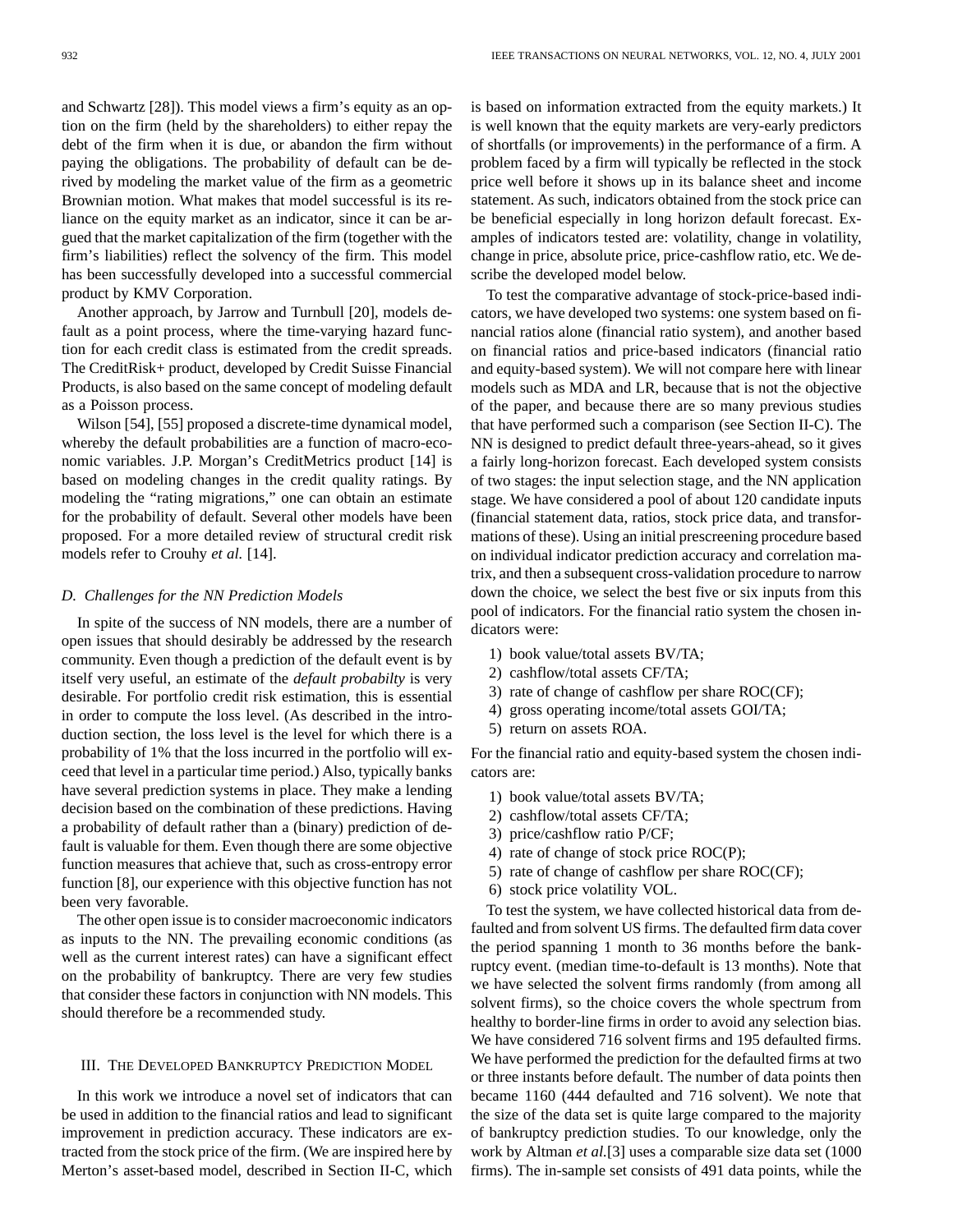TABLE I RESULTS FOR THE NEURAL NETWORK DEFAULT PREDICTION MODEL: FINANCIAL RATIO MODEL

| Time to              | # Correct (in | # in Sample | % Correct (in | # Correct (out of | # out of | % Correct (out |
|----------------------|---------------|-------------|---------------|-------------------|----------|----------------|
| Default              | Sample)       |             | Sample)       | Sample)           | Sample   | of Sample)     |
| 6 mnth or<br>less    | 34            | 38          | 89.47         | 59                | 65       | 90.77          |
| $6$ to 12 mnth       | 47            | 51          | 92.16         | 47                | 54       | 87.04          |
| 12 to 18<br>mnth     | 31            | 37          | 51<br>83.78   |                   | 63       | 80.95          |
| 18 to 24<br>mnth     | 31            | 37          | 83.78         | 21                | 32       | 65.63          |
| more than 24<br>mnth | 14            | 25          | 56.00         | 24                | 42       | 57.14          |
| Total<br>Defaulted   | 157           | 188         | 83.51         | 202               | 256      | 78.91          |
| Solvent              | 258           | 303         | 85.15         | 343               | 413      | 83.05          |
| Total                | 415           | 491         | 84.52         | 545               | 669      | 81.46          |

TABLE II

RESULTS FOR THE NEURAL NETWORK DEFAULT PREDICTION MODEL: FINANCIAL RATIO AND EQUITY-BASED MODEL

| Time to              | # Correct (in | # in Sample | % Correct (in | # Correct (out of | # out of | % Correct (out |
|----------------------|---------------|-------------|---------------|-------------------|----------|----------------|
| Default              | Sample)       |             | Sample)       | Sample)           | Sample   | of Sample)     |
| 6 mnth or<br>less    | 35            | 38          | 92.11         | 56                | 65       | 86.15          |
| $6$ to 12 mnth       | 43            | 51          | 84.31         | 44                | 54       | 81.48          |
| 12 to 18<br>mnth     | 33            | 37          | 89.19         | 47                | 63       | 74.60          |
| 18 to 24<br>mnth     | 33            | 37          | 89.19         | 25                | 32       | 78.13          |
| more than 24<br>mnth | 19            | 25          | 76.00         | 28                | 42       | 66.67          |
| Total<br>Defaulted   | 163           | 188         | 86.70         | 200               | 256      | 78.13          |
| Solvent              | 276           | 303         | 91.09         | 372               | 413      | 90.07          |
| Total                | 439           | 491         | 89.41         | 572               | 669      | 85.50          |

out-of-sample set consists of 669 data points. In case of multiple prediction instants for one firm, the firm's data are either all in the in-sample set or all in the out-of-sample set in order to avoid bias. Note that we maintained a fixed ratio of number of defaulted data points/number of solvent data points for both in-sample and out-of-sample set (about 62%). The in-sample data-set is used for the design of the input selection stage and the NN design, while the out-of-sample set is reserved for the final test of the system. Using the repeated random partitioning procedure for the in-sample set into training set and validation set, and repeated training and validation for the different partitions, we determined optimal values of the different network and learning parameters and performed the input selection. Based on this tuning approach we selected a network of size 2 hidden nodes. Since training a network till death for highly noisy applications can introduce some overfitting, we have used early stopping. The best number of iterations is determined with the help of the validation set to be 100.

Tables I and II show the results for both systems, along with a break-down according to time till default. For the financial ratio system we obtained a prediction accuracy of **84.52%** for the in-sample set, and **81.46%** for the out-of-sample set. For the financial ratio and equity-based system we obtained a prediction accuracy of **89.41%** for the in-sample set, and **85.50%** for the out-of-sample set. One can see that it outperforms by a full 4 percentage points the financial ratio system, indicating the

value of indicators extracted from the equity markets. Note also that its edge gets better for long horizon forecasts. It can classify significantly better data points that correspond to a large time before default (for example more than 18 months). An explanation of this observation is that financial statement data tend to be lagging, since all the figures are reported by its book value. Also, the stock market is highly predictive. It reflects qualitative factors such as business conditions and insider information that trickle through the market.

Table III shows the correlation matrix for all 8 indicators used. Of particular interest is the uniformly negative correlation of the volatility indicator (VOL) with the other indicators. This makes it a particularly useful indicator as part of the group, since it might add discriminating power not there in the other indicators.

## IV. SUMMARY AND CONCLUSION

In this article we reviewed the problem of bankruptcy prediction using NNs. From the many studies existing in the literature, it can be seen that NNs are generally more superior to other techniques. Once this is established, the logical next step for the research community is to improve further the performance of NNs for this application, perhaps through better training methods, better architecture selection, or better inputs. It is this latter improvement aspect that we have addressed in the second half of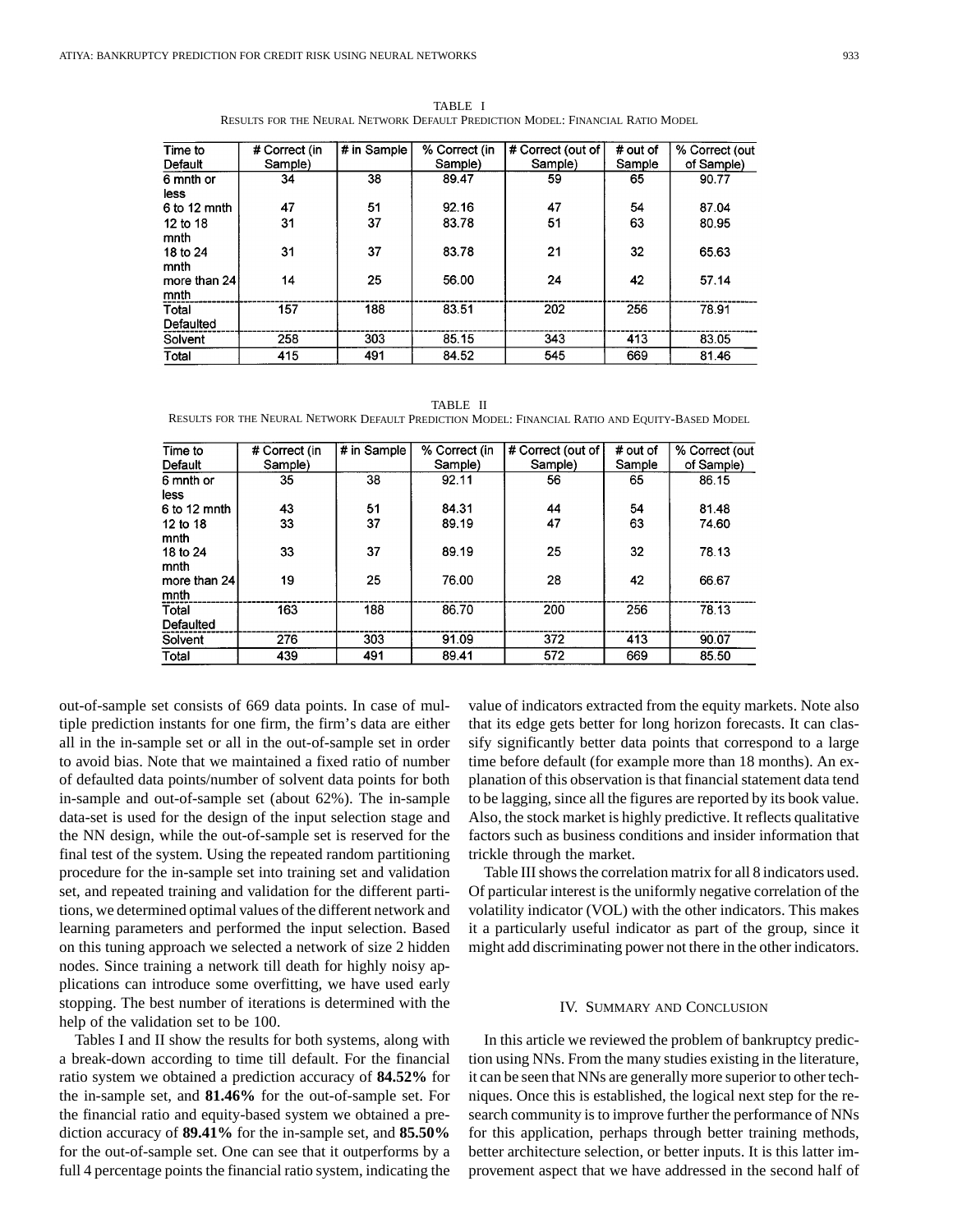| Input         | <b>BV/TA</b> | ІСF/TA   | IGOI/TA  | ROC(CF)  | <b>ROA</b> | IP/CF    | ROC(P)   | VOL      |
|---------------|--------------|----------|----------|----------|------------|----------|----------|----------|
| <b>BV/TA</b>  | 1.000        | 0.386    | $-0.028$ | 0.146    | 0.316      | 0.181    | 0.303    | $-0.391$ |
| CF/TA         | 0.386        | 1.000l   | 0.186    | 0.442    | 0.697      | 0.320    | 0.420    | $-0.531$ |
| <b>GOI/TA</b> | $-0.028$     | 0.186    | 1.000    | 0.017    | 0.146      | 0.076    | 0.092    | $-0.051$ |
| ROC(CF)       | 0.146        | 0.442    | 0.017    | 1.0001   | 0.348      | 0.250    | 0.282    | $-0.207$ |
| <b>ROA</b>    | 0.316        | 0.697    | 0.146    | 0.348    | 1.000l     | 0.382    | 0.411    | $-0.483$ |
| P/CF          | 0.181        | 0.320    | 0.076    | 0.250    | 0.382      | 1.000    | 0.293    | $-0.192$ |
| ROC(P)        | 0.303        | 0.420    | 0.092    | 0.282    | 0.411      | 0.293    | 1.000l   | $-0.358$ |
| VOL           | $-0.391$     | $-0.531$ | $-0.051$ | $-0.207$ | $-0.483$   | $-0.192$ | $-0.358$ | 1.000    |

TABLE III CORRELATION MATRIX OF THE USED INPUTS

this paper. We have proposed novel inputs extracted from the equity markets. As can be seen from the results, the new indicators improve the prediction considerably. This is especially true for long horizon forecast. This can be explained by the tendency of the equity markets to be highly predictive, not only of the health of a firm, but also of the health of the economy, which in turn affects the creditworthiness of the firm.

#### ACKNOWLEDGMENT

The author would like to acknowledge the useful discussions with P. Sondhi. The author would also like to acknowledge the support of NSF's Engineering Research Center at Caltech.

#### **REFERENCES**

- [1] Y. Alici, "Neural networks in corporate failure prediction: The UK experience," in *Proc. Third Int. Conf. Neural Networks in the Capital Markets*, A. N. Refenes, Y. Abu-Mostafa, J. Moody, and A. Weigend, Eds. London, UK, Oct. 1995, pp. 393–406.
- [2] E. Altman, "Financial ratios, discriminant analysis and the prediction of corporate bankruptcy," *J. Finance*, vol. 13, pp. 589–609, 1968.
- [3] E. Altman, G. Marco, and F. Varetto, "Corporate distress diagnosis: Comparisons using linear discriminant analysis and neural networks," *J. Banking and Finance*, vol. 18, pp. 505–529, 1994.
- [4] B. Back, T. Laitinen, and K. Sere, "Neural networks and genetic algorithms for bankruptcy predictions," *Expert Syst. Appl.*, pp. 407–413, 1996.
- [5] R. Barniv, A. Agarwal, and R. Leach, "Predicting the outcome following bankruptcy filing: A three-state classification using neural networks,' *Intelligent Syst. in Accounting, Finance, and Manag.*, vol. 6, 1997.
- [6] T. Bell, G. Ribar, and J. Verchio, "Neural nets vs. logistic regression: A comparison of each model's ability to predict commercial bank failures," in *Proc. 1990 Deloitte Touche/Univ. Kansas Symp. on Auditing Problems*, 1990, pp. 29–53.
- [7] R. Beaver, "Financial ratios as predictors of failure," *Empirical Research in Accounting: Selected Studies 1966, J. Accounting Research*, vol. 4, pp. 71–111, 1966.
- [8] C. Bishop, *Neural Networks in Pattern Recognition*. Oxford: Oxford University Press, 1995.
- [9] J. Boritz and D. Kennedy, "Effectiveness of neural network types for prediction of business failure," *Expert Syst. Appl.*, vol. 9, pp. 504–512, 1995.
- [10] J. Boritz, D. Kennedy, and A. Albuquerque, "Predicting corporate failure using a neural network approach," *Intelligent Syst. in Accounting, Finance, and Manag.*, vol. 4, pp. 95–111, 1995.
- [11] P. Brockett, W. Cooper, L. Golden, and U. Pitaktong, "A neural network model for obtaining an early warning for insurance insolvency," *J. Risk and Insurance*, vol. 61, pp. 402–424, 1994.
- [12] P. Coats and L. Fant, "Recognizing financial distress patterns using a neural network tool," *Financial Management*, vol. 22, pp. 142–155, 1993.
- [13] K. Coleman, T. Graettinger, and W. Lawrence, "Neural networks for bankruptcy prediction: The power to solve financial problems," in *Neural Networks in Finance and Investing*, R. Trippi and E. Turban, Eds. Chicago: Probus Publ., 1993.
- [14] M. Crouhy, D. Galai, and R. Mark, "A comparative analysis of current credit risk models," *J. Banking & Finance*, vol. 24, pp. 59–117, 2000.
- [15] A. Dimitras, S. Zanakis, and C. Zopounidis, "A survey of business failures with an emphasis on prediction methods and industrial applications," *European J. Oper. Res.*, vol. 90, pp. 487–513, May 1996.
- [16] K. Fanning and K. Cogger, "A comparative analysis of artificial neural networks using financial distress prediction," *Intelligent Syst. in Accounting, Finance, and Manag.*, vol. 3, pp. 241–252, 1994.
- [17] E. Fernandez and I. Olmeda, "Bankruptcy prediction with artificial neural networks," *Lect. Notes Comput. Sc.*, pp. 1142–1146, 1995.
- [18] D. Fletcher and E. Goss, "Forecasting with neural networks—An application using bankruptcy data," *Information Manag.*, vol. 24, pp. 159–167, 1993.
- [19] D. Hand and W. Henley, "Statistical classification methods in consumer credit scoring: A review," *J. Royal Stat. Soc. A*, vol. 160, pp. 523–541, 1997.
- [20] R. Jarrow and S. Turnbull, "The pricing and hedging of options on financial securities subject to credit risk," *J. Finance*, vol. 50, pp. 53–85, 1995.
- [21] H. Jo, I. Han, and H. Lee, "Bankruptcy prediction using case-based reasoning, neural networks, and discriminant analysis," *Expert Syst. Appl.*, vol. 13, pp. 97–108, 1997.
- [22] M. Kerling, "Corporate distress diagnosis—An international comparison," in *Proc. Third Int. Conf. Neural Networks in the Capital Markets*, A. N. Refenes, Y. Abu-Mostafa, J. Moody, and A. Weigend, Eds. London, UK, Oct. 1995, pp. 407–422.
- [23] M. Kerling and T. Poddig, "Klassifikation von Unternehmen mittels KNN," in *Neuronale Netze in der Ökonomie*, H. Rehkugler and H. G. Zimmermann, Eds. München, Germany, 1994.
- [24] K. Kiviluoto, "Predicting bankruptcies with the self-organizing map," *Neurocomputing*, vol. 21, pp. 191–201, 1998.
- [25] K. Lee, I. Han, and Y. Kwon, "Hybrid neural network models for bankruptcy predictions," *Decision Support Syst.*, vol. 18, pp. 63–72, 1996.
- [26] M. Lenard, P. Alam, and G. Madey, "The application of neural networks and a qualitative response model to the auditor's going concern uncertainty decision," *Decision Sciences*, vol. 26, pp. 209–227, 1995.
- [27] M. Leshno and Y. Spector, "Neural network prediction analysis: The bankruptcy case," *Neurocomputing*, vol. 10, pp. 125–147, 1996.
- F. Longstaff and E. Schwartz, "A simple approach to valuing risky fixed and floating rate debt," *J. Finance*, vol. 50, pp. 789–819, 1995.
- [29] E. Martinelli, A. de Carvalho, S. Rezende, and A. Matias, "Rules extractions from banks' bankrupt data using connectionist and symbolic learning algorithms," in *Proc. Computational Finance Conf.*, New York, Jan. 1999.
- [30] T. E. McKee and M. Greenstein, "Predicting bankruptcy using recursive partitioning and a realistically proportioned data set," *J. Forecasting*, vol. 19, pp. 219–230, 2000.
- [31] R. Merton, "On the pricing of corporate debt: The risk structure of interest rates," *J. Finance*, vol. 29, pp. 449–470, 1974.
- [32] Moody's Quantitative Risk's Public Firm Risk Model. [Online]. Available: www.moodysqra.com
- [33] M. Odom and R. Sharda, "A neural network model for bankruptcy prediction," in *Proc. Int. Joint Conf. Neural Networks*, San Diego, CA, 1990.
- [34] J. Ohlson, "Financial ratios and the probabilistic prediction of bankruptcy," *J. Accounting Res.*, vol. 18, pp. 109–131, 1980.
- I. Olmeda and E. Fernandez, "Hybrid classifiers for financial multi-criteria decision making: The case of bankruptcy prediction," *Computational Economics*, vol. 10, pp. 317–335, 1997.
- [36] S. Piramuthu, "Feature selection for financial credit-risk evaluation decisions," *Informs J. Computing*, vol. 11, pp. 258–266, 1999.